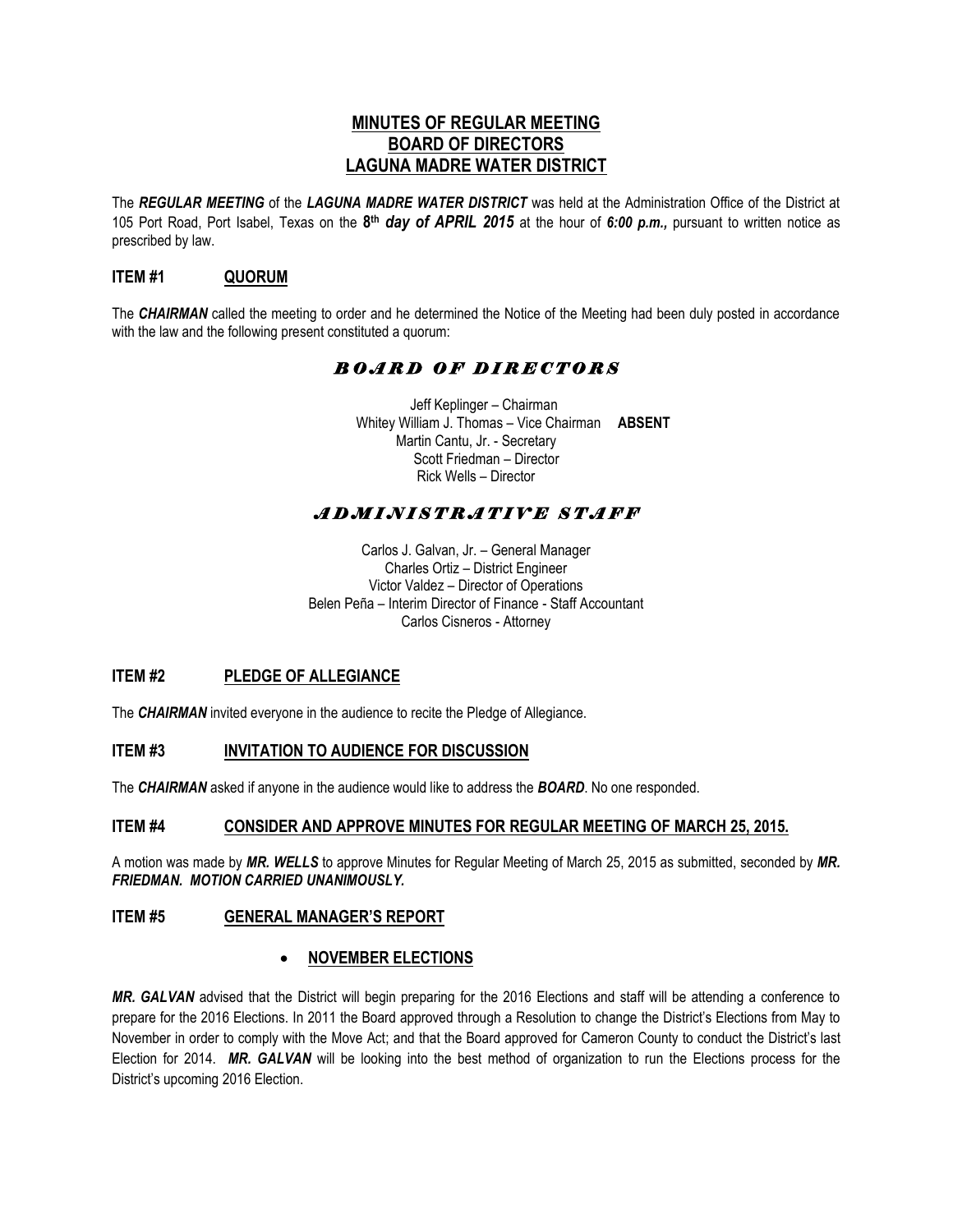Justice of the Peace, Bennie Ochoa, guest at the meeting addressed the Board regarding the November Elections.

## **ITEM #6 DIRECTOR OF OPERATION'S**

## **MONTHLY REPORT**

**MR. VALDEZ** gave his Monthly Report for March: The Survey for the Water Development Board has been completed; Camera Installation- 1 @ WP2 & 1 @ Director of Operation's Office; Wastewater Collections Department- no sewer backup on main line during Spring Break; Meter change outs: 6- 5/8" meters swapped & 1- 6" meter @ Schlitterbahn was swapped; Distribution Department: flushing Hydrants in the Port Isabel area; and upcoming in house projects for line upgrades: for Port Isabel – line upgrade from Jefferson St. & Maddison St. through Washington St. & Railroad St.; Laguna Heights – 6" line upgrade corner of Michigan & HWY 100; SPI – East Kingfish; and Laguna Vista – 6" line upgrade on Ebony & Mesquite.

#### **ITEM #7 DISTRICT ENGINEER'S REPORT**

- **PORT ISABEL WATER DISTRIBUTION SYSTEM**
- **ISLA BLANCA WASTEWATER TREATMENT PLANT REHABILITATION**
- **WIND TURBINE GENERATORS**

**MR. ORTIZ** gave an update on: Port Isabel Water Distribution System- the line upgrade will be an in house project; Isla Blanca Wastewater Treatment Plant Rehabilitation- material for gate and clarifiers arrived and stored at WP1; received draft of the plans for the blowers and will be reviewed; Wind Turbine Generators- not working and still trying to get it fixed, needing to order a new blade and a hub. We have also received some proposals for wind turbine generators.

The Board and Staff scheduled a Workshop on April 22, 2015 @ 5 PM to discuss the Wind Turbine Generators.

## **ITEM # 8 FINANCE DIRECTOR'S REPORT**

- **UNLIMITED TAX BONDS, SERIES 2005 – UPDATE**
- **WW & SS REVENUE BOND, SERIES 2015 REFUNDING – UPDATE**
- **CLOSING OF 2007 CONSTRUCTION NOTE – IBC**
- **TCDRS CONFERENCE**

*MRS. GARCIA* gave and update on: Unlimited Tax Bonds- a cashier's check will be provided for the Unlimited Tax Bonds Series 2005 in the amount of \$158,000.00 will be sent out 4/10/2015 to comply with the information provided by Estrada Hinojosa on meeting for 2/11/2015 and Estrada Hinojosa will be paid a total \$6,500.00 for their services; WW & SS Revenue Bond, Series 2015- there is a refunding option and a payment was made in the amount of \$117,701.00 on 3/31/2015; Closing of 2007 Construction Note with IBC- a balance of .01 cent remains in the account and there are no more projects for this account; and TCDRS Conference on July 20-22, 2015 for any Board Member who would like to attend.

#### **ITEM #9 CONSIDER AND APPROVE PURCHASE OF 36' STATIC MIXER FOR WATER PLANT 2 CLEARWELL**

A motion was made by *MR. CANTU* to approve purchase of 36" Static Mixer for Water Plant 2 Clearwell, seconded by *MR. WELLS. MOTION CARRIED UNANIMOUSLY.* 

#### **ITEM #10 CONSIDER AND APPROVE HANSON 36" CONCRETE PRESSURE PIPE CUT-IN FOR NEW CHEMICAL FEED POINT AT WATER PLANT 2 CLEARWELL**

A motion was made by *MR. FRIEDMAN* to approve Hanson 36" concrete pressure pipe cut-in for new chemical feed at Water Plant 2 Clearwell, seconded by *MR. WELLS. MOTION CARRIED UNANIMOUSLY.* 

# **ITEM #11 CONSIDER AND APPROVE INVESTMENT REPORT FOR QUARTER ENDING MARCH 31, 2015**